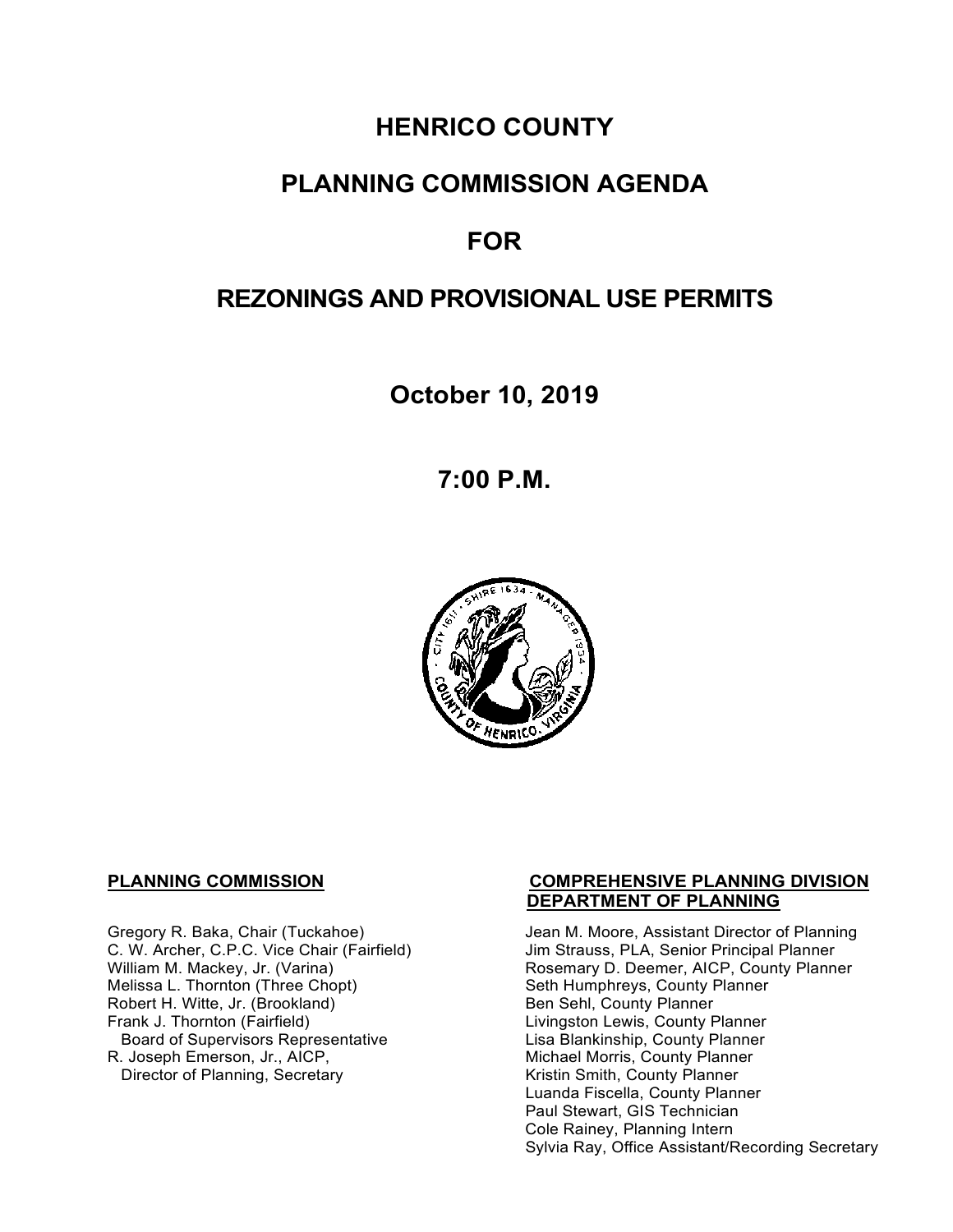#### **PLANNING COMMISSION REZONING MEETING FINAL AGENDA OCTOBER 10, 2019**

#### **BEGINNING AT 6:00 P.M.**

**DINNER AND WORK SESSION:** The Planning Commission will have dinner and a work session in the County Manager's Conference Room to discuss the Bridlewood Subdivision Future Land Use Study and Comprehensive Plan Amendment.

**BEGINNING AT 7:00 P.M.**

**WELCOME:**

**PLEDGE OF ALLEGIANCE:**

**RECOGNITION OF NEWS MEDIA:**

**CALL TO ORDER:**

**REQUESTS FOR WITHDRAWALS AND DEFERRALS: (2); (1)**

**REQUESTS FOR EXPEDITED ITEMS: (0)**

**CASES TO BE HEARD: (3)**

#### **FAIRFIELD:**

#### *(Deferred from the September 12, 2019 Meeting)*

**REZ2019-00025 Andrew M. Condlin for Stanley Martin Companies, LLC:** Request to conditionally rezone from A-1 Agricultural District and B-3 Business District to R-6C General Residence District (Conditional) Parcels 784-759-7593, 784-760-9147, 784-760-9470, 785- 759-0085, 785-759-8052, 785-760-0184, 785-760-2106, 785-760-2751, 785-760-6689, 785- 760-8637, 785-761-1615 and part of Parcel 784-760-1564 containing 64.79 acres located on the west line of Telegraph Road, approximately 150' south of Georgia Avenue and the east line of Telegraph Road at its intersection with Georgia Avenue. The applicant proposes a condominium and townhouse development. The use will be controlled by zoning ordinance regulations and proffered conditions. The 2026 Comprehensive Plan recommends Office/Service, Government, and Planned Industry. Part of the site is in the Enterprise Zone. **Staff – Lisa Blankinship (Deferral Requested to the November 14, 2019 Meeting) Deferred to the November 14, 2019 Meeting**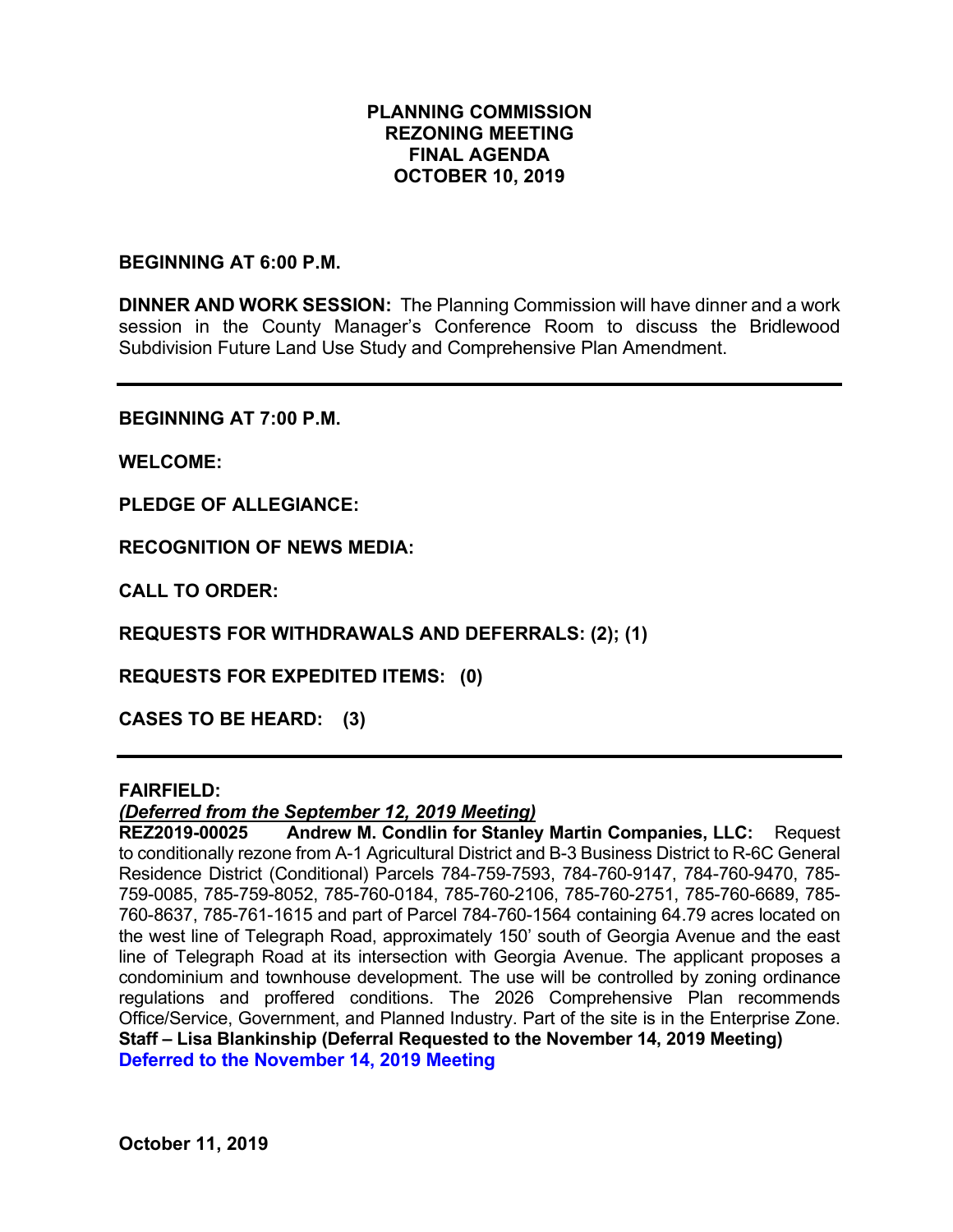#### *(Deferred from the August 15, 2019 Meeting)*

**REZ2018-00024 Nathalie Croft for Eagle Construction of Va., LLC:** Request to conditionally rezone from A-1 Agricultural District to R-5AC General Residence District (Conditional) Parcels 735-773-7586 and 735-773-7060 containing 9.762 acres located on the west line of Pouncey Tract Road (State Route 271), approximately 300' south of its intersection with Nuckols Road. The applicant proposes a zero lot line, age restricted development with detached homes. The R-5A District allows a maximum density of six (6) units per acre. The use will be controlled by zoning ordinance regulations and proffered conditions. The 2026 Comprehensive Plan recommends Rural Residential. **Staff – Lisa Blankinship (Withdrawn by the Applicant)**

**Withdrawn** 

#### *(Deferred from the September 12, 2019 Meeting)*

**REZ2019-00018 Jeffrey P. Geiger for Wells Fargo Bank, N.A.:** Request to conditionally rezone from O-3C Office District (Conditional) to UMUC Urban Mixed-Use District (Conditional) part of Parcels 746-762-8251 and 747-763-3334 containing 13.292 acres located on the east line of Sadler Road, approximately 550' south of Thorncroft Drive. The applicant proposes an urban mixed-use development. The uses will be controlled by zoning ordinance regulations and proffered conditions. The 2026 Comprehensive Plan recommends Urban Mixed-Use. The site is in the Innsbrook Redevelopment Overlay District. **Staff – Livingston Lewis**

**Recommended for Approval**

#### *(Deferred from the September 12, 2019 Meeting)*

**PUP2019-00008 Jeffrey P. Geiger for Wells Fargo Bank, N.A.:** Request for a Provisional Use Permit under Sections 24-32.1(a, d, i, k, n, p, s, t, v, w, z and aa), 24-120 and 24-122.1 of Chapter 24 of the County Code to allow for outdoor vending; carwash; single offices, clinics and labs for medical, dental and optical uses greater than 30,000 square feet of floor area; drive-through service window; parking garage with no associated ground floor retail uses; commercial outdoor recreation facilities including skating rinks, swimming pools or other standard facilities of this type of development; buildings exceeding 60' in height; density of residential development exceeding 30 dwelling units per acre; open space within a development of less than 20 percent; commercial or office square footage of less than 25 percent of the total building square footage of the UMU district; number of for-lease multifamily dwelling units to exceed 30 percent of the total units of the UMU district; and a parking plan on part of Parcels 746-762-8251 and 747-763-3334 located on the east line of Sadler Road, approximately 550' south of Thorncroft Drive. The existing zoning is O-3C Office District (Conditional). The UMUC zoning district is requested with REZ2019-00018. The 2026 Comprehensive Plan recommends Urban Mixed-Use. The site is in the Innsbrook Redevelopment Overlay District. **Staff – Livingston Lewis**

**Recommended for Approval**

**REZ2019-00030 Andrew M. Condlin for Bacova, LLC:** Request to conditionally rezone from A-1 Agricultural District and R-3C One-Family Residence District (Conditional) to R-5AC General Residence District (Conditional) Parcels 737-766-9299, 737-767-9448, and 738-766-1287 containing 12.201 acres located on the north line of Liesfeld Farm Drive at its intersection with Mason Glen Drive. The applicant proposes a